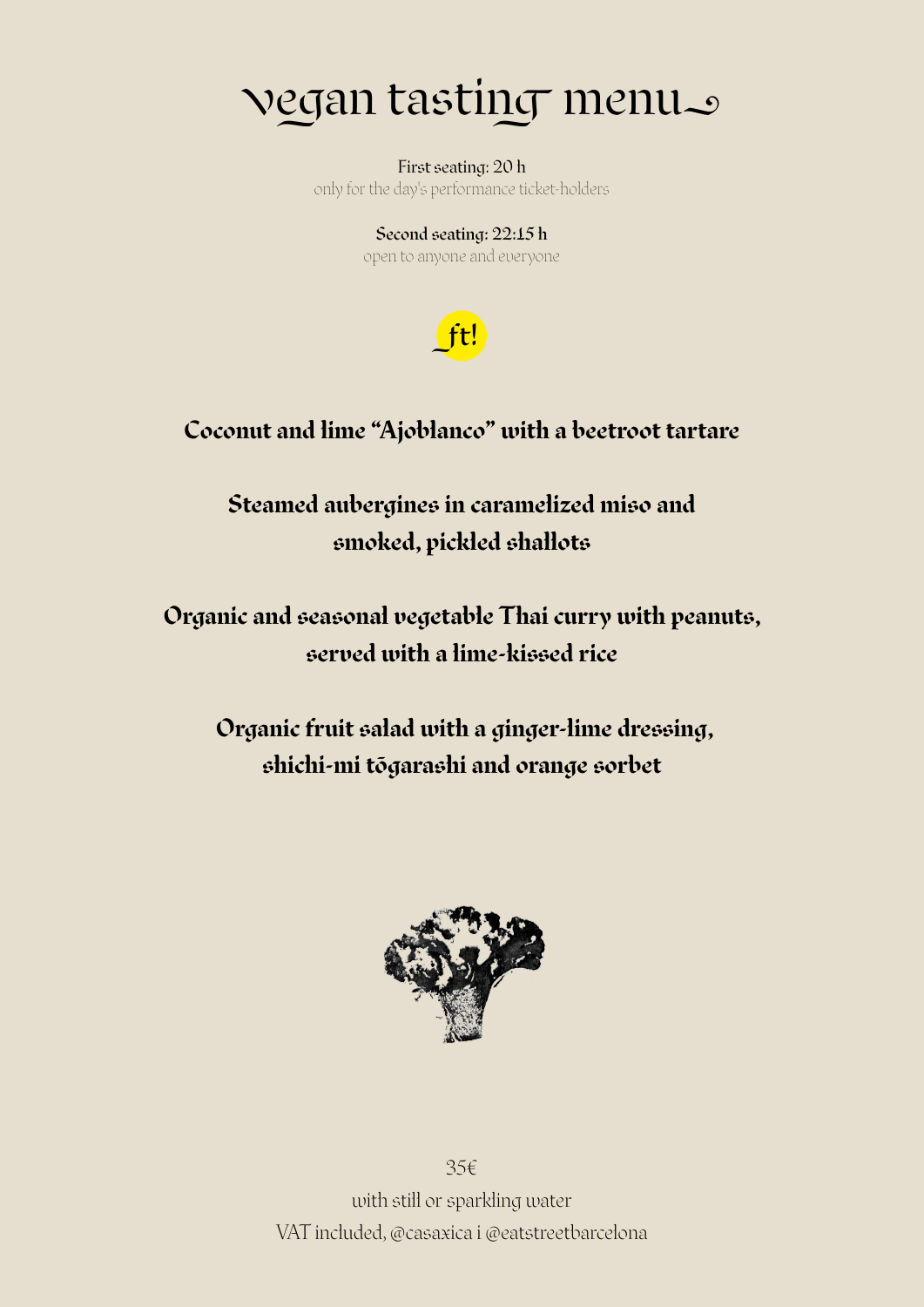## tasting menú

only for the day's performance ticket-holders First seating: 20 h

Second seating: 22:15 h open to anyone and everyone



**Km0 spinach and micro-green salad with pumpkin and grilled sea bass**

**Squid tartare with coconut and lime "Ajoblanco"**

**Slow-roasted and grilled beef rib served with homemade french fries and a pickled pico de gallo**

> **Chocolate ganache with toasted corn and extra virgin olive oil from Les Garrigues**

> > **o**

**Organic fruit salad with a ginger-lime dressing, shichi-mi tōgarashi and orange sorbet**



35€ with still or sparkling water VAT included, @casaxica i @eatstreetbarcelona